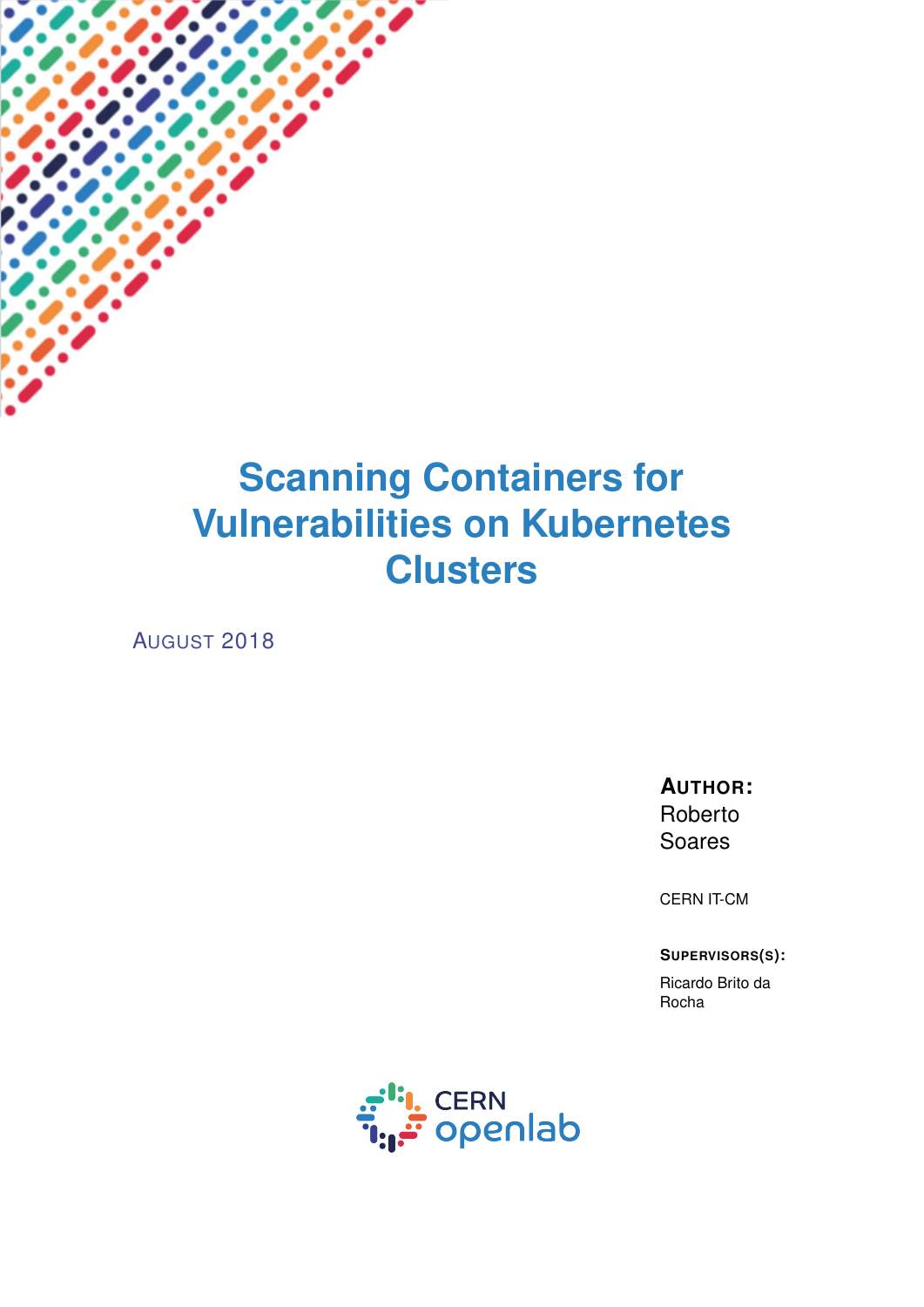

### <span id="page-1-0"></span>Project Specification

The interest in using containers to package applications is constantly growing in the software development community, especially with new technologies such as Kubernetes being adopted more frequently as well [\[1\]](#page-13-0) [\[2\]](#page-13-1). At the same time, there is not an easy way for developers to check if a container image contains security vulnerabilities, this means that they could be running containers in their infrastructures that are vulnerable to serious cybersecurity attacks.

The idea of this project is to develop a tool that will find common security vulnerabilities such as CVE (Common Vulnerabilities and Exposures) in container images and report the findings back to the people using such images. To help with that, there are a few tools that try to do that by using static analysis of the layers that make up the container image. The first one is an open-source tool called Clair developed by CoreOS [\[3\]](#page-13-2), and the other is Atomic Scan developed by Red Hat [\[4\]](#page-13-3).

The aim of this project is to use one of these tools in Kubernetes clusters to scan running containers and report the results back to the cluster owner. Ideally, this functionality would also be implemented on the OpenStack Magnum project so that all OpenStack clouds can provide this to their users.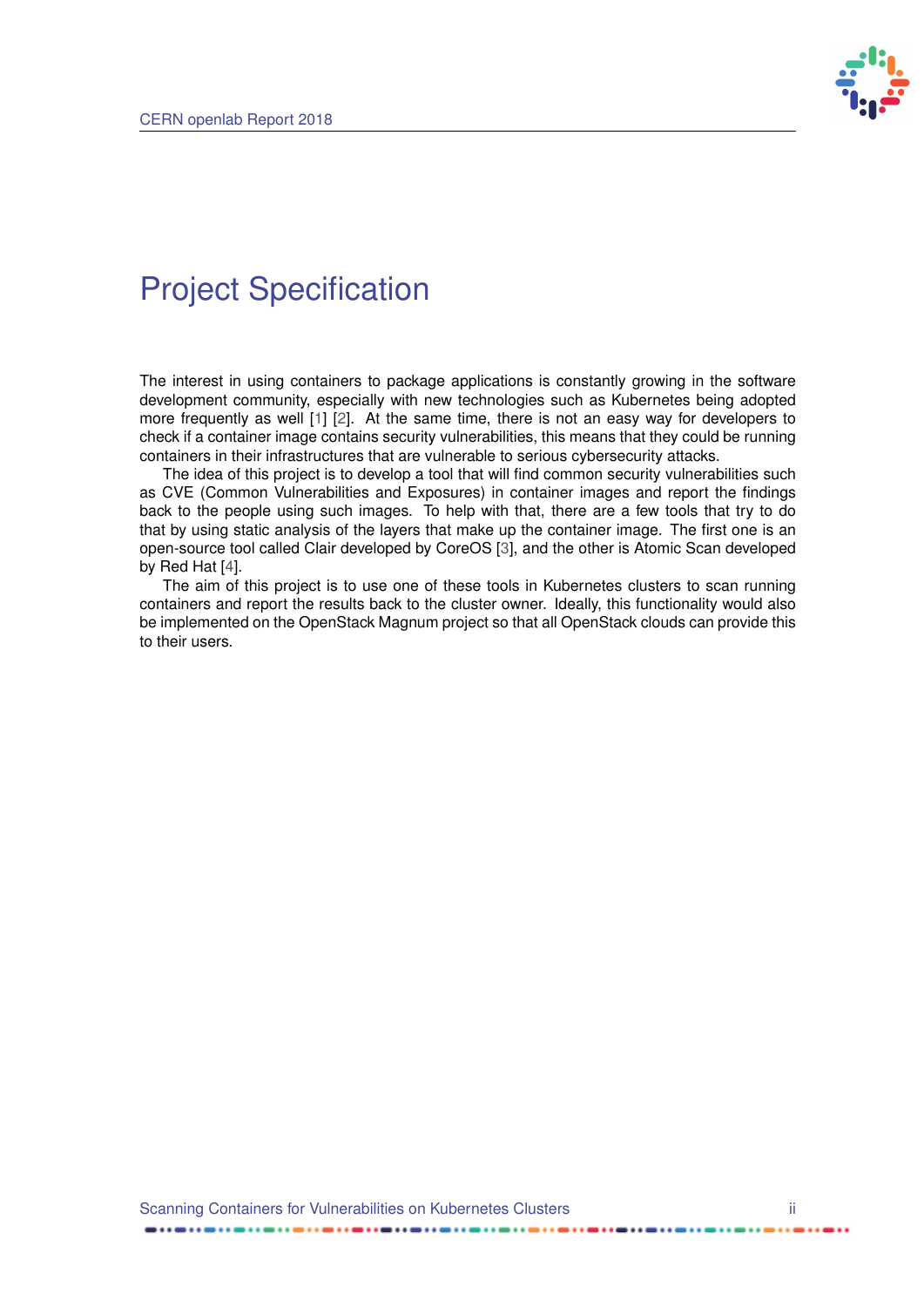

### Abstract

On this project, we chose to work with Clair, the tool developed by CoreOS, which uses static analysis to find vulnerabilities in container images. To use Clair, we had to build a Python client, called ClairScanner, that communicates with the Clair v1 API. We also had to build a tool called KubeScanner, which runs on Kubernetes clusters and uses the ClairScanner in order to analyse containers that are running on Kubernetes pods. After receiving the results of the analysis from the ClairScanner, the KubeScanner then communicates with the Kubernetes API in order to report the results back to the cluster owner by labeling the pods that were analysed with the findings.

After deploying this solution on the CERN cloud, this project also had the goal of pushing this to the OpenStack Magnum project upstream, which is the OpenStack component responsible for creating clusters for OpenStack clouds.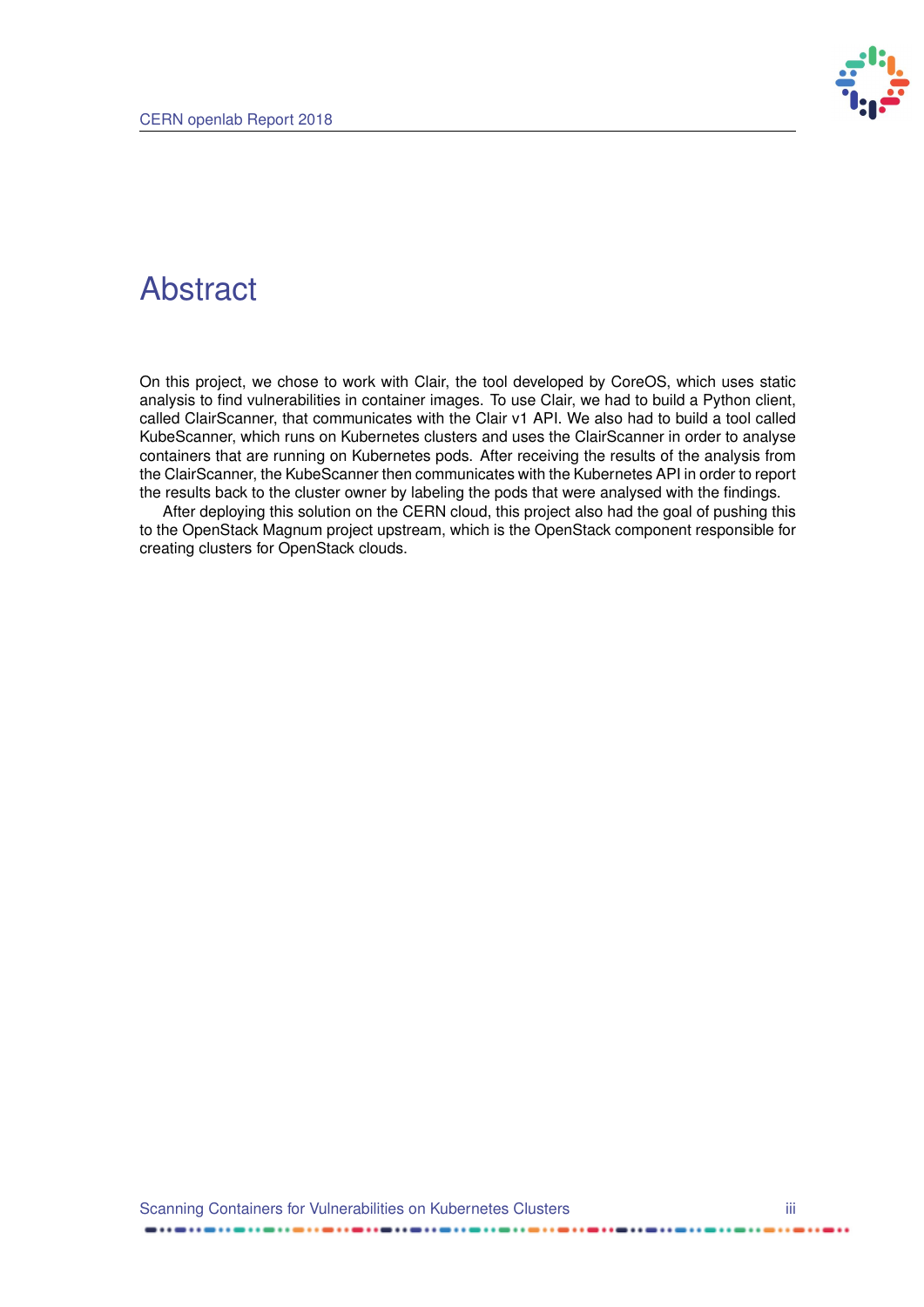

### <span id="page-3-0"></span>**Contents**

|              | <b>Contents</b>                            |                                                                           |  |  |
|--------------|--------------------------------------------|---------------------------------------------------------------------------|--|--|
|              | <b>Introduction</b><br>11<br>12            |                                                                           |  |  |
| $\mathbf{2}$ | <b>Background</b><br>21<br>22<br>2.3<br>24 | $\overline{2}$<br>$\mathfrak{p}$<br>$\overline{2}$<br>3<br>$\overline{4}$ |  |  |
| 3            | <b>Implementation</b>                      | 5                                                                         |  |  |
|              | <b>Results</b>                             | 7                                                                         |  |  |
| 5.           | <b>Conclusions &amp; Future Work</b>       | 8                                                                         |  |  |
|              | <b>List of Figures</b>                     |                                                                           |  |  |
|              | <b>Bibliography</b><br>10                  |                                                                           |  |  |

 $\frac{1}{2}$ 

......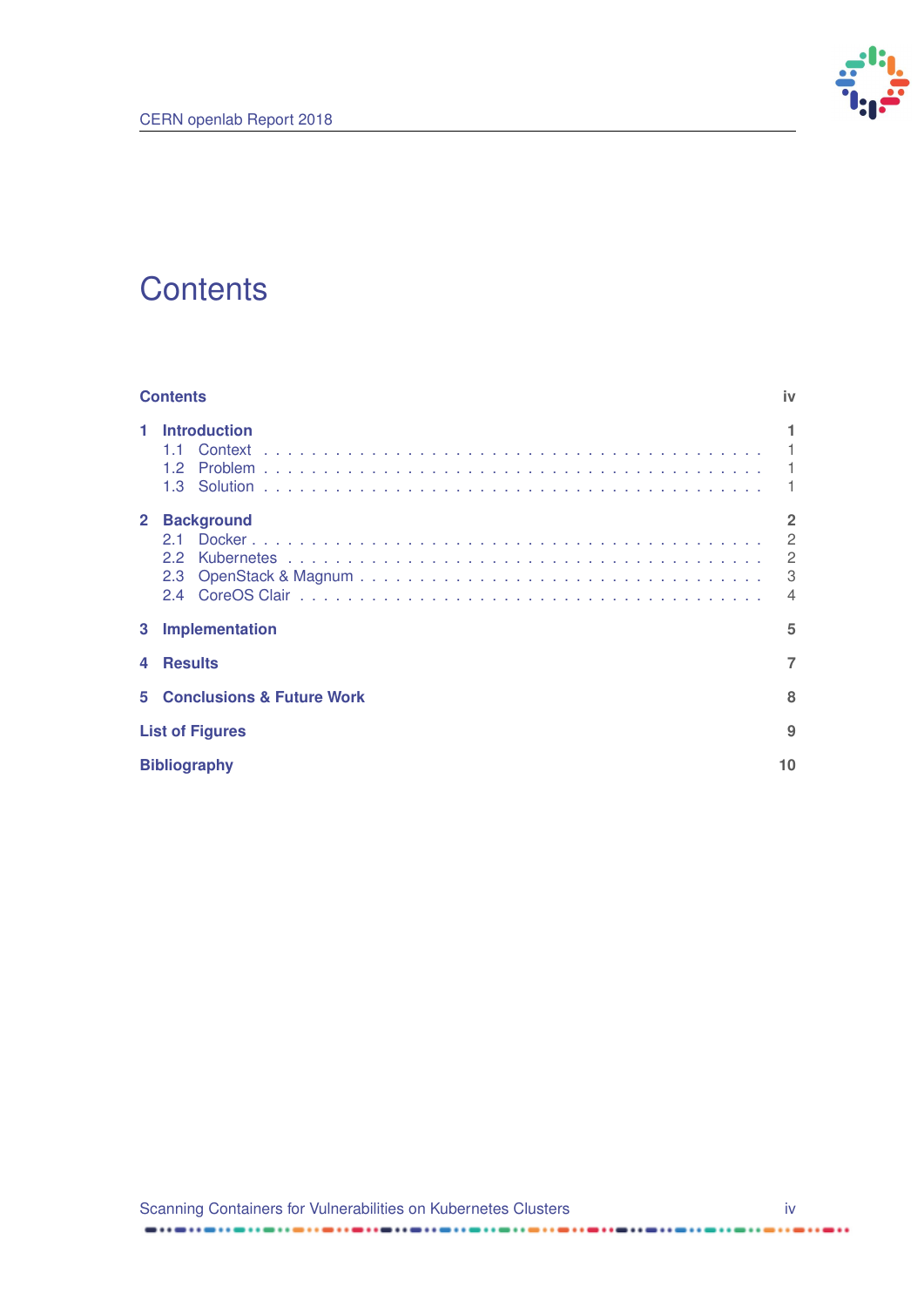### <span id="page-4-0"></span>1. Introduction

#### <span id="page-4-1"></span>1.1 Context

There is a rapidly growing interest in the software development community to move from monolithic applications to microservices, and in the heart of this change is the idea of packaging applications in containers.

A container is a standardized unit of software. They are like a package where developers put everything they need to run their applications: code, runtime, system tools, libraries, settings, etc. This means that a container is very portable. Containers are also very lightweight, especially compared to virtual machines, so it is quite fast to start a container that runs your application. This performance combined with the portability is what makes it perfect to treat containers as disposable units by using orchestration engines such as Kubernetes.

Kubernetes is a container orchestration engine that is used to manage containers automatically across a cluster of machines. Kubernetes deletes and creates new containers by itself by obeying some configuration constraints (e.g. the number of replicas of a container needs to always be three).

With this scenario in mind, it is easy to see that it is very trivial and fast to have various containers running in an infrastructure. One just needs to go to public repositories of container images, download images found there and run them with an engine of choice.

#### <span id="page-4-2"></span>1.2 Problem

The problem we are facing right now is that, although it is very fast and easy to have multiple containers running in your cluster, there is not an easy way for developers to check if a container image is vulnerable to cybersecurity attacks. This means that we could be running containers in our clusters that are compromised.

#### <span id="page-4-3"></span>1.3 Solution

The idea that we had for this project was to somehow detect vulnerabilities affecting a container and alert the people that are using that container image in order for them to take action and try to mitigate the problem. In order to do that, we used a tool called Clair, developed by CoreOS, that uses static analysis to detect vulnerabilities in containers. We implemented a client for Clair, called ClairScanner, and a tool called KubeScanner that uses the ClairScanner to analyse all the containers running in a Kubernetes cluster. Finally, this solution will be available in future versions of OpenStack Magnum, the OpenStack component responsible for creating clusters in OpenStack.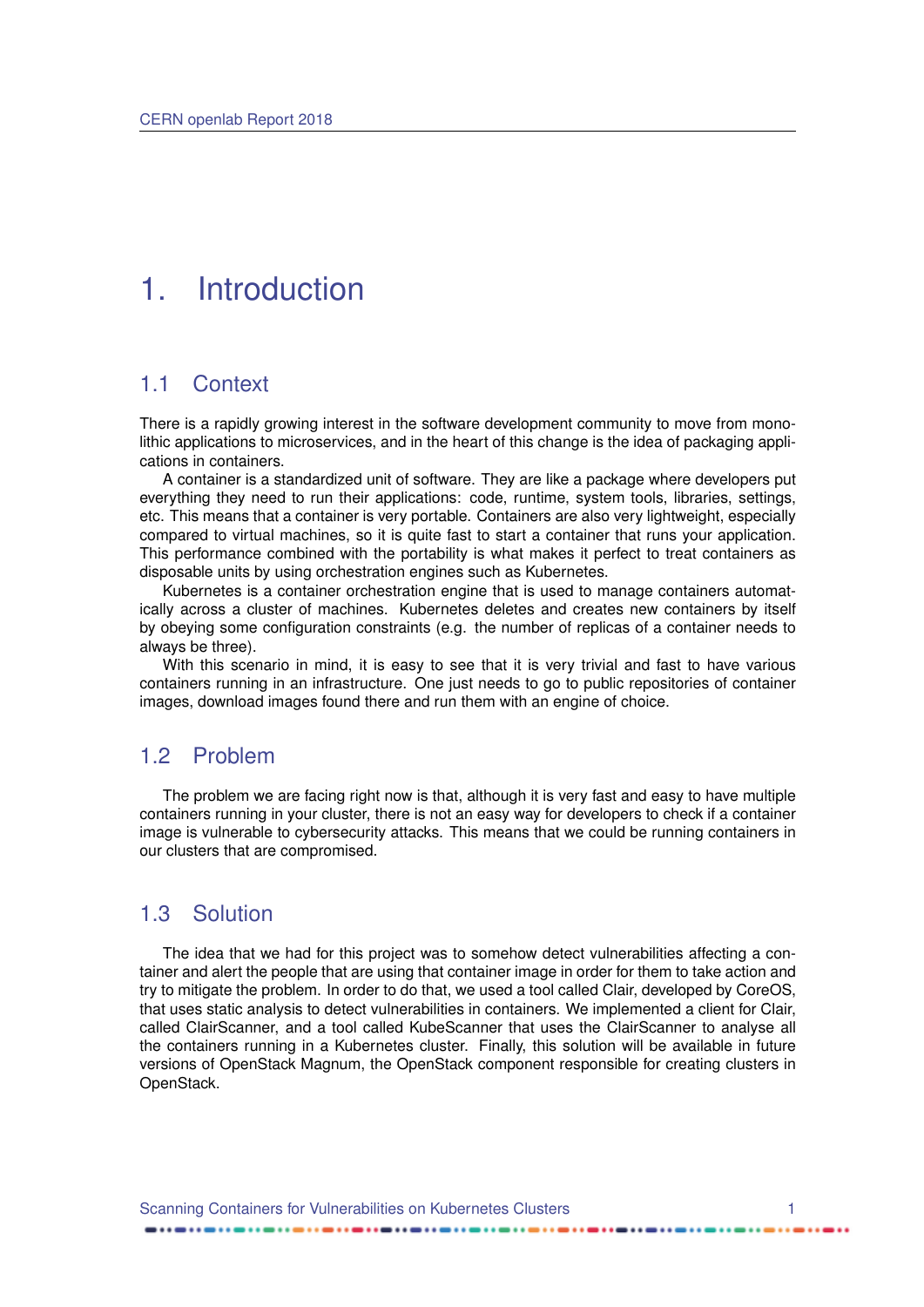

### <span id="page-5-4"></span><span id="page-5-0"></span>2. Background

#### <span id="page-5-1"></span>2.1 Docker

Docker is one the most popular and used container engines currently [\[5\]](#page-13-5). It is an open-source tool that wraps your application code, libraries, runtime, etc, in a package that is known as a container [\[6\]](#page-13-6). In a way, a container is similar to a virtual machine, but it is much more lightweight because there is no virtualization involved. Using Docker, it is very easy to make portable applications and ship them to different environments where they are able to run without having to re-configure everything in the new environment.

Unlike virtual machines, containers share the operating system with the host where they are running on. See figure [2.1](#page-5-3) for a comparison between the two.

<span id="page-5-3"></span>

Figure 2.1: Difference between virtual machines and containers [\[7\]](#page-13-7).

#### <span id="page-5-2"></span>2.2 Kubernetes

Kubernetes is an open-source tool for managing containerized workloads and services. Kubernetes provides a container-centric management environment. It orchestrates computing, networking, and storage infrastructure on behalf of the user [\[8\]](#page-13-8).

The way it does that is by having this concept referred to as the desired state of users' workloads. This means that users can tell Kubernetes how they want their workloads to behave and Kubernetes will always try to stick to that configuration automatically (e.g. auto scaling when

Scanning Containers for Vulnerabilities on Kubernetes Clusters 2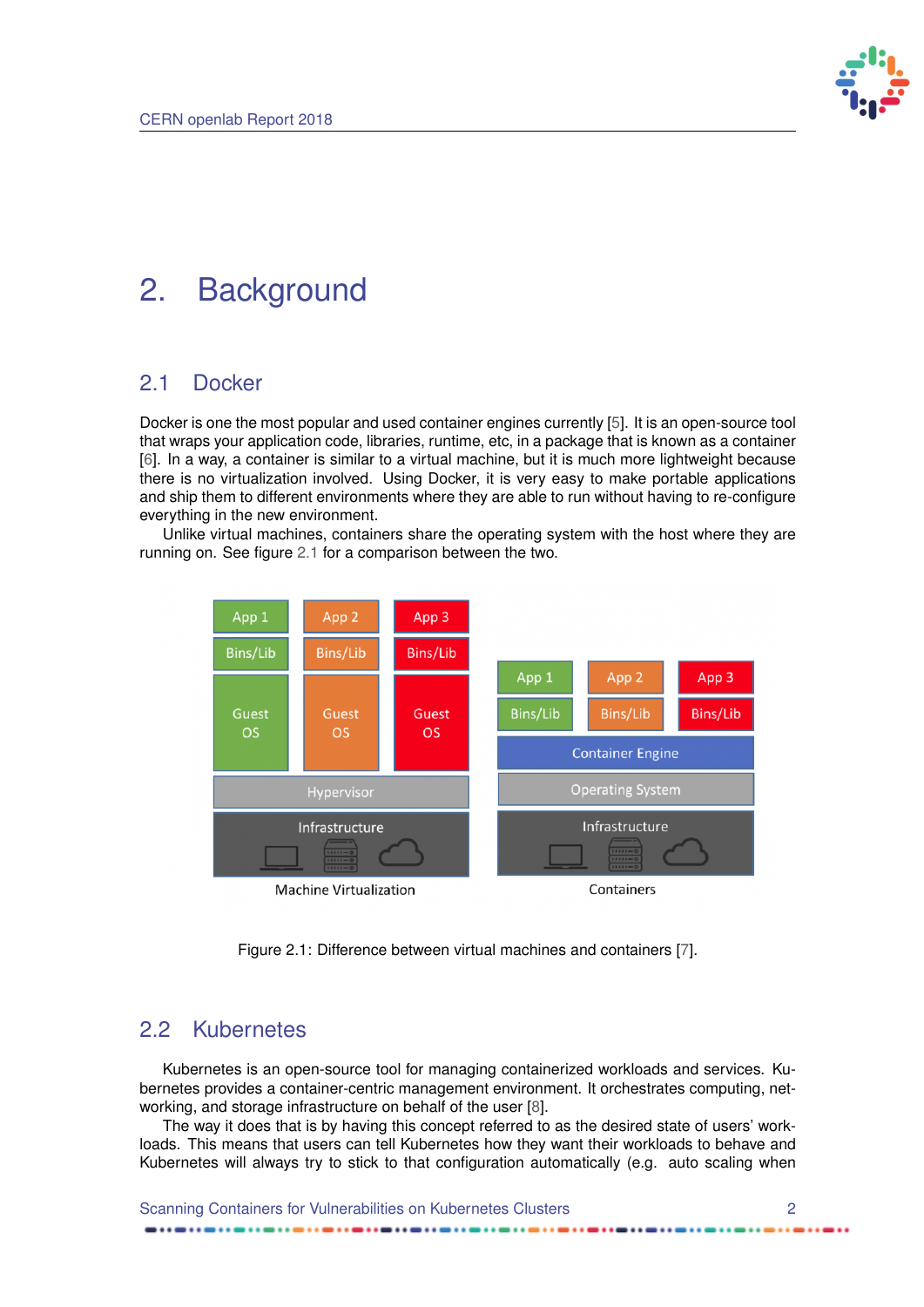

<span id="page-6-2"></span>needed, rescheduling broken containers, etc). See figure [2.2](#page-6-1) for an overview of Kubernetes' architecture.

<span id="page-6-1"></span>

Figure 2.2: An overview of Kubernetes [\[9\]](#page-13-9).

The master node is where Kubernetes stores the configuration files for the workloads, and the worker nodes are where the containers actually run.

#### <span id="page-6-0"></span>2.3 OpenStack & Magnum

OpenStack is an open-source platform used to manage cloud resources (both public and private). OpenStack has a very large community behind it and it is also backed by some big IT companies [\[10\]](#page-13-10). The main idea is that by using OpenStack we can offer cloud resources ondemand to users; for instance, they can create virtual machines, volumes, clusters, networking rules, etc, by using the OpenStack API.

We can think of OpenStack as the open-source equivalent of the software that is running Amazon Web Services, Microsoft Azure or Google Cloud Platform.

Being such a big project, OpenStack is divided in several components, each one being responsible for one aspect of the infrastructure. For example, Keystone deals with identity and authentication; Nova deals with virtual machine creation; Neutron deals with networking, etc. The one interesting to us is Magnum, the component responsible for creating clusters (Kubernetes, Docker Swarm, Apache Mesos) when requested by a user.

Users can use the Magnum API to create, for example, a Kubernetes cluster. When attending this request, Magnum will then talk to the other components in order to create and connect all the nodes of a Kubernetes cluster for the users.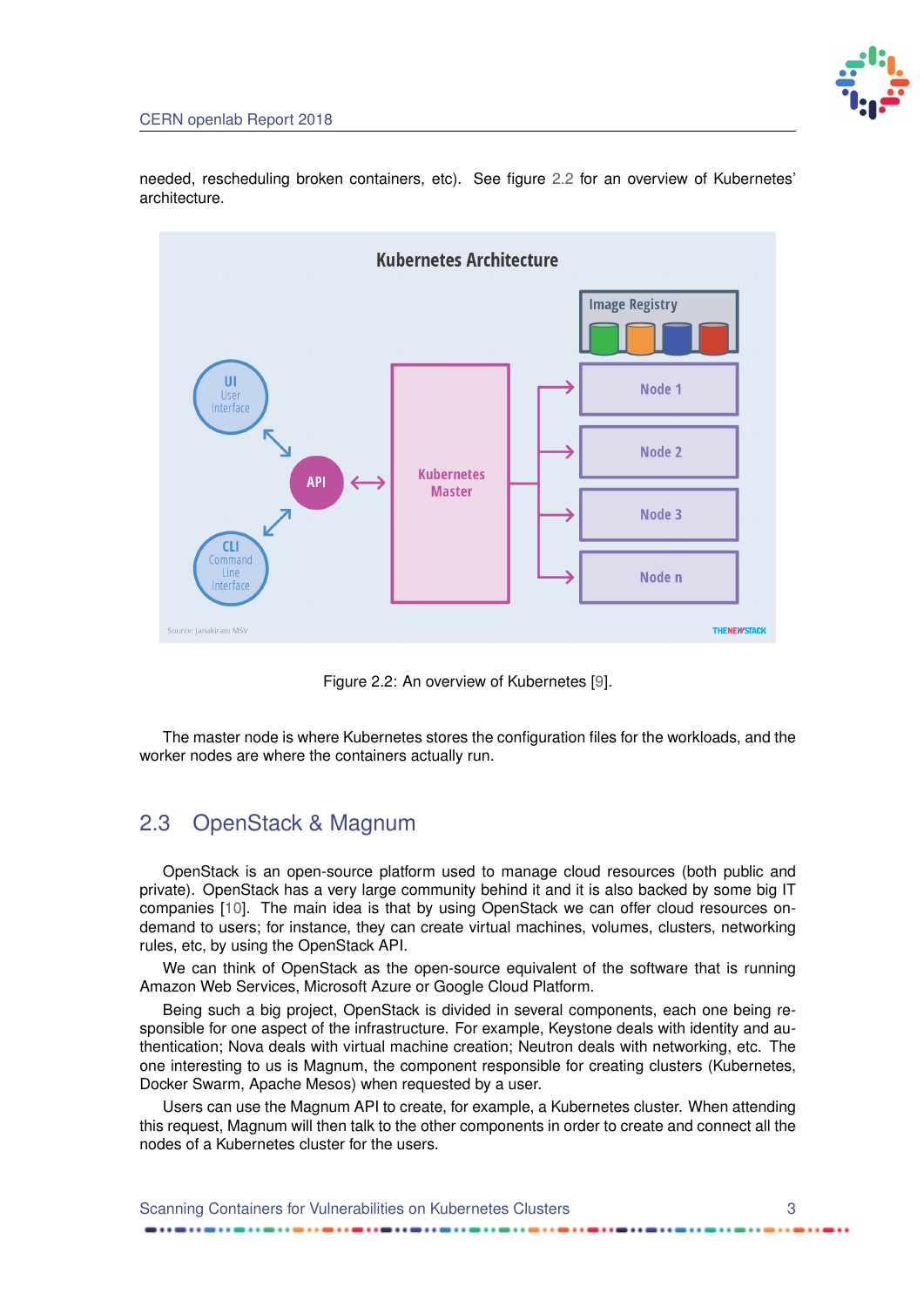

#### <span id="page-7-2"></span><span id="page-7-0"></span>2.4 CoreOS Clair

Clair is an open-source tool created by CoreOS used for static analysis of vulnerabilities in containers. Clair has its own database used to store vulnerability metadata (e.g. CVE, RHSA, etc) from various data sources, like Ubuntu CVE Tracker, Red Hat Security Data, and a few others [\[11\]](#page-13-11). This way, Clair ensures that it is always up to date with new vulnerability findings.

Clair works by receiving container images from clients through its API, storing the images in its database and analysing them. The clients can then query Clair to receive the results of the analysis. Clair can also send notifications to configurable endpoints to alert clients that a change has occurred to vulnerability metadata. See figure [2.3](#page-7-1) for an overview of Clair's architecture.

<span id="page-7-1"></span>

Figure 2.3: An overview of CoreOS Clair [\[12\]](#page-13-12).

The container registry in figure [2.3](#page-7-1) is representing the client that sends the container images to Clair. It can either talk directly to a container image registry or it can be another kind of client that consumes the Clair API.

As you might have noticed, Clair itself is just a server waiting for a client to use its API, so there are a lot of different approaches on how to use it and this allows the community to get creative when implementing clients. The most common use case is integrating Clair into a CI/CD pipeline where it watches the images that are pushed to a container image registry and analyses them to make sure new changes do not introduce vulnerabilities.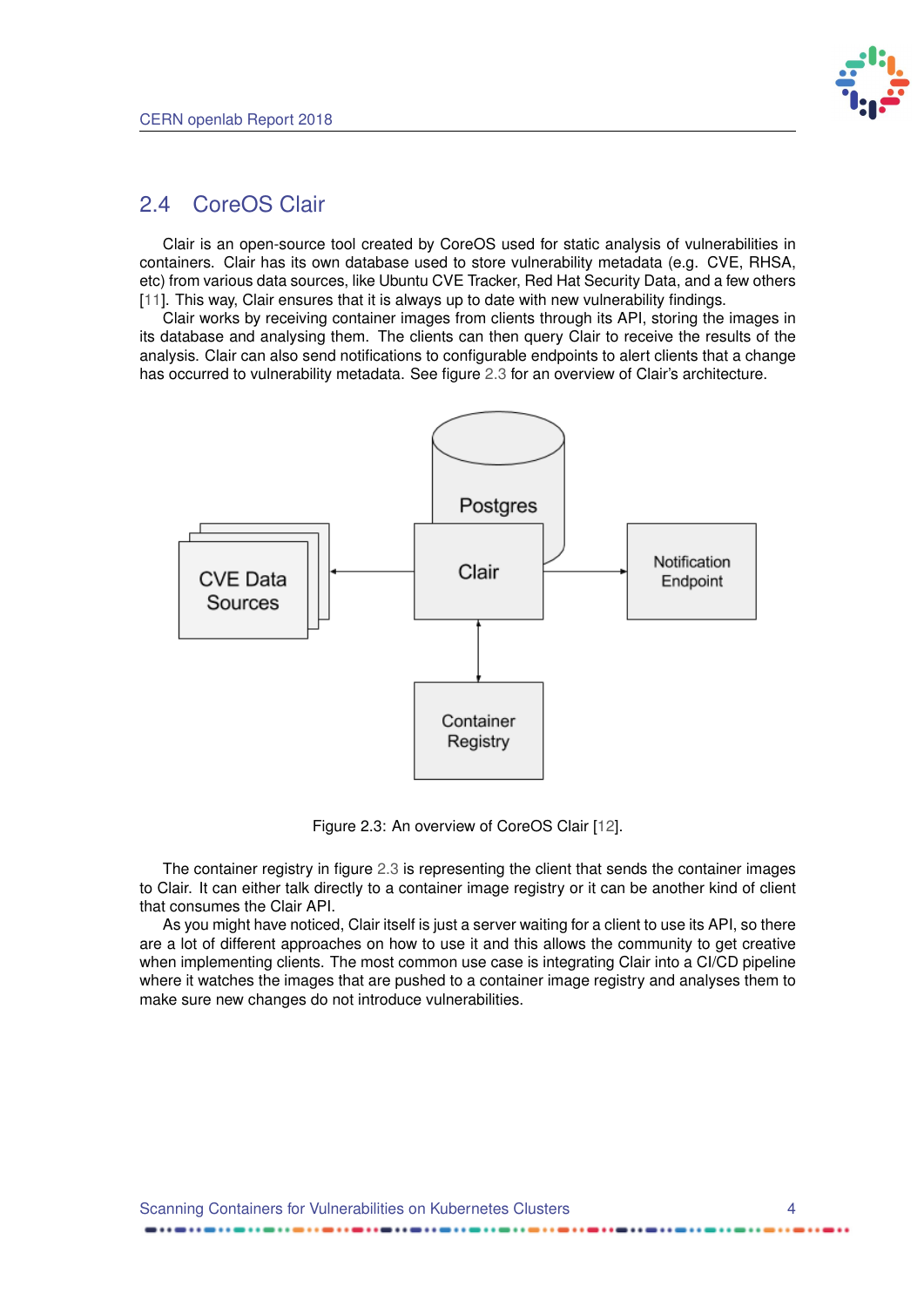

### <span id="page-8-0"></span>3. Implementation

The solution we implemented to solve the problem detailed in section [1.2](#page-4-2) is briefly discussed in section [1.3.](#page-4-3) Here we are going to give a more detailed view on the development of the solution and how we tackled the problem. See figure [3.1](#page-8-1) for an overview of the solution.

<span id="page-8-1"></span>

Figure 3.1: Overview of the vulnerability scanner.

The vulnerability scanner is the tool we developed the solve our problem. It basically uses two main libraries developed by us as well, the KubeScanner and the ClairScanner.

The KubeScanner is responsible for interacting with the Kubernetes API to do a few things: first, it will get all the containers that are running in the node where the vulnerability scanner is deployed and pass the names of the images of the containers to the ClairScanner.

The ClairScanner is a client for the CoreOS Clair API, so it receives the container images from the KubeScanner and sends them to Clair for analysis. When it gets the results, it will return them to the KubeScanner.

Scanning Containers for Vulnerabilities on Kubernetes Clusters 5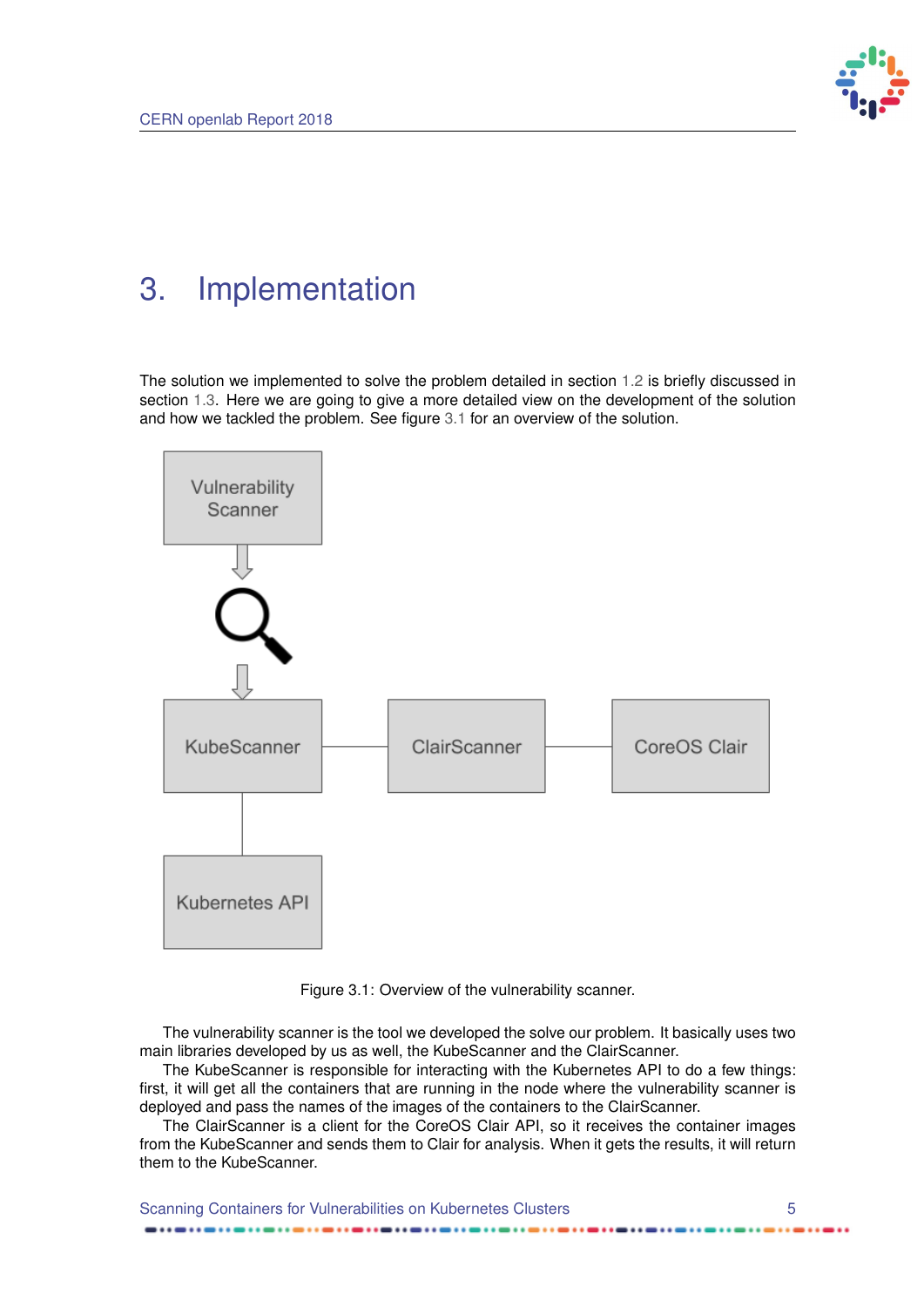

<span id="page-9-0"></span>The second thing KubeScanner does is process the results received from the ClairScanner. It will interact with the Kubernetes API again to add labels and annotations on the pods that were analysed.

The label that the KubeScanner adds is called security level and it has either the value of safe or vulnerable. This makes it easy for the cluster owner to select only the pods that are safe or vulnerable.

For the annotations, KubeScanner adds two of them. The first one is called unapproved vulnerabilities amount and it indicates the amount of vulnerabilities that were found in the pod (counting all the containers running there). The second one is called unapproved vulnerabilities and it contains a JSON formatted string with which key being the name of the image analysed, and the corresponding value being an array with the IDs of the vulnerabilities (CVE, RHSA, etc) that were found. With this, the cluster owner can check what are the vulnerabilities affecting the containers and how to mitigate the problem.

When passing the container images for Clair to analyse, the ClairScanner tries to detect the URL of the registry based on the image name and currently it only works with public registries that do not require authentication to pull images.

For the deployment of this solution, we created Kubernetes Helm charts [\[13\]](#page-13-13) to make the process easier and faster. For clusters without Helm, we created Kubernetes manifests. With either of those options, the vulnerability scanner runs every twelve hours (twice a day) to search for vulnerabilities.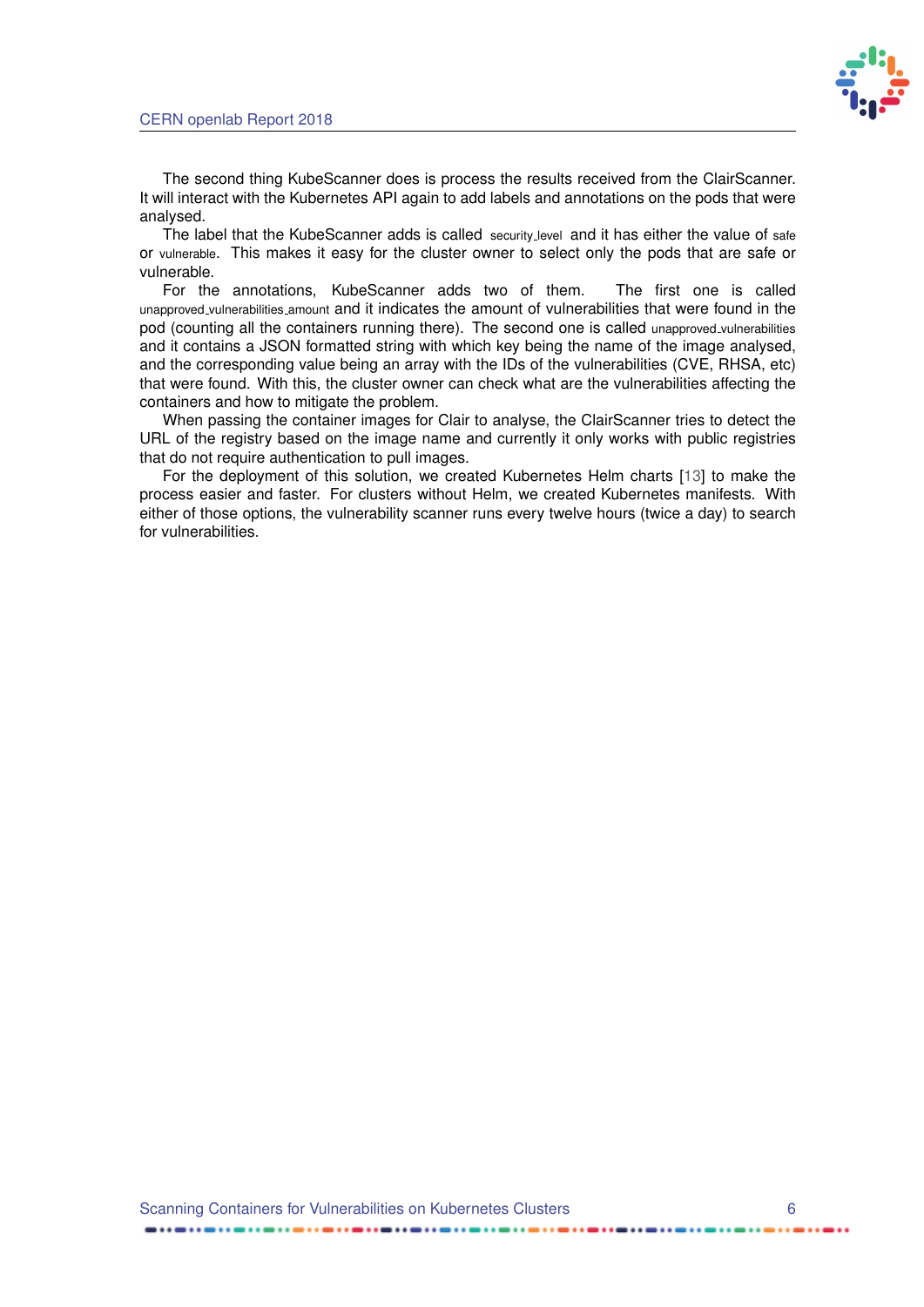

### <span id="page-10-2"></span><span id="page-10-0"></span>4. Results

The vulnerability scanner has been deployed in a Kubernetes cluster on the CERN cloud and it is properly marking the pods with the appropriate labels and annotations according to the analysis made by Clair. See figure [4.1](#page-10-1) for a glimpse of the scanner in action.

<span id="page-10-1"></span>

| 2018-08-21 14:37:26.085 INFO root - Starting scan                                                                                               |  |
|-------------------------------------------------------------------------------------------------------------------------------------------------|--|
| 2018-08-21 14:37:28,572 INFO root - Marking pod dvwa-5bb6cd9987-nknsx as vulnerable. A total of 138 vulnerabilities were found.                 |  |
| 2018-08-21 14:37:28,572 INFO root - Image docker.io/vulnerables/web-dvwa:latest has 138 vulnerabilities.                                        |  |
| 2018-08-21 14:37:28.931 INFO root - Marking pod coredns-65778958d5-fkc7r as vulnerable. A total of 12 vulnerabilities were found.               |  |
| 2018-08-21 14:37:28.931 INFO root - Image gitlab-registry.cern.ch/cloud/atomic-system-containers/coredns:1.0.1 has 12 vulnerabilities.          |  |
| 2018-08-21 14:37:29.670 INFO root - Marking pod csi-attacher-0 as safe. 0 vulnerabilities found on all containers.                              |  |
| 2018-08-21 14:37:30,569 INFO root - Marking pod csi-cephfsplugin-hscl5 as vulnerable. A total of 21 vulnerabilities were found.                 |  |
| 2018-08-21 14:37:30,569 INFO root - Image gitlab-registry.cern.ch/cloud/atomic-system-containers/cephfsplugin:v0.2.0 has 21 vulnerabilities.    |  |
| 2018-08-21 14:37:30.570 INFO root - Image gitlab-registry.cern.ch/cloud/atomic-system-containers/driver-registrar:v0.2.0 has 0 vulnerabilities. |  |
| 2018-08-21 14:37:31.126 INFO root - Marking pod csi-cvmfs-attacher-0 as safe. 0 vulnerabilities found on all containers.                        |  |
| 2018-08-21 14:37:31.614 INFO root - Marking pod csi-cvmfs-provisioner-0 as safe. 0 vulnerabilities found on all containers.                     |  |
| 2018-08-21 14:37:32,160 INFO root - Marking pod csi-cvmfsplugin-tzxnj as vulnerable. A total of 6 vulnerabilities were found.                   |  |
| 2018-08-21 14:37:32,160 INFO root - Image gitlab-registry.cern.ch/cloud/atomic-system-containers/cvmfsplugin:v0.2.0 has 6 vulnerabilities.      |  |
|                                                                                                                                                 |  |
| 2018-08-21 14:37:32.160 INFO root - Image gitlab-registry.cern.ch/cloud/atomic-system-containers/driver-registrar:v0.2.0 has 0 vulnerabilities. |  |
| 2018-08-21 14:37:32.522 INFO root - Marking pod csi-provisioner-0 as safe. 0 vulnerabilities found on all containers.                           |  |
| 2018-08-21 14:37:32.928 INFO root - Marking pod heapster-6bf9b9d8d9-d9722 as safe. 0 vulnerabilities found on all containers.                   |  |
| 2018-08-21 14:37:33.236 INFO root - Marking pod kubernetes-dashboard-7974bf6d45-svkl7 as safe. 0 vulnerabilities found on all containers.       |  |
| 2018-08-21 14:37:33.704 INFO root - Marking pod manila-provisioner-68686c5bdc-hlb2h as safe. 0 vulnerabilities found on all containers.         |  |
| 2018-08-21 14:37:34,327 INFO root - Marking pod monitoring-grafana-6d4ffdbb98-g6mnj as safe. 0 vulnerabilities found on all containers.         |  |
| 2018-08-21 14:37:34.631 INFO root - Marking pod monitoring-influxdb-6c6c9b54fd-ntbhm as safe. 0 vulnerabilities found on all containers.        |  |
| 2018-08-21 14:37:35.412 INFO root - Marking pod tiller-deploy-759cb9df9-kgdft as safe. 0 vulnerabilities found on all containers.               |  |
| 2018-08-21 14:38:07.717 INFO root - Marking pod wandering-quail-vulnerability-scanner-55w76 as safe. 0 vulnerabilities found on all containers. |  |
| 2018-08-21 14:38:07.739 INFO root - Scan finished.                                                                                              |  |

Figure 4.1: Vulnerability scanner running in a Kubernetes cluster.

Another great result from this project is the fact that there does not exist a Python client for the Clair API, so the ClairScanner implemented during this project will be a good contribution to the open-source community, along with the KubeScanner, which integrates the ClairScanner into Kubernetes clusters.

Other contributions to the open-source community that came from this project: an update that was made to the Helm charts of the Clair project upstream [\[14\]](#page-13-14), and also a contribution to the OpenStack Magnum project upstream [\[15\]](#page-13-15).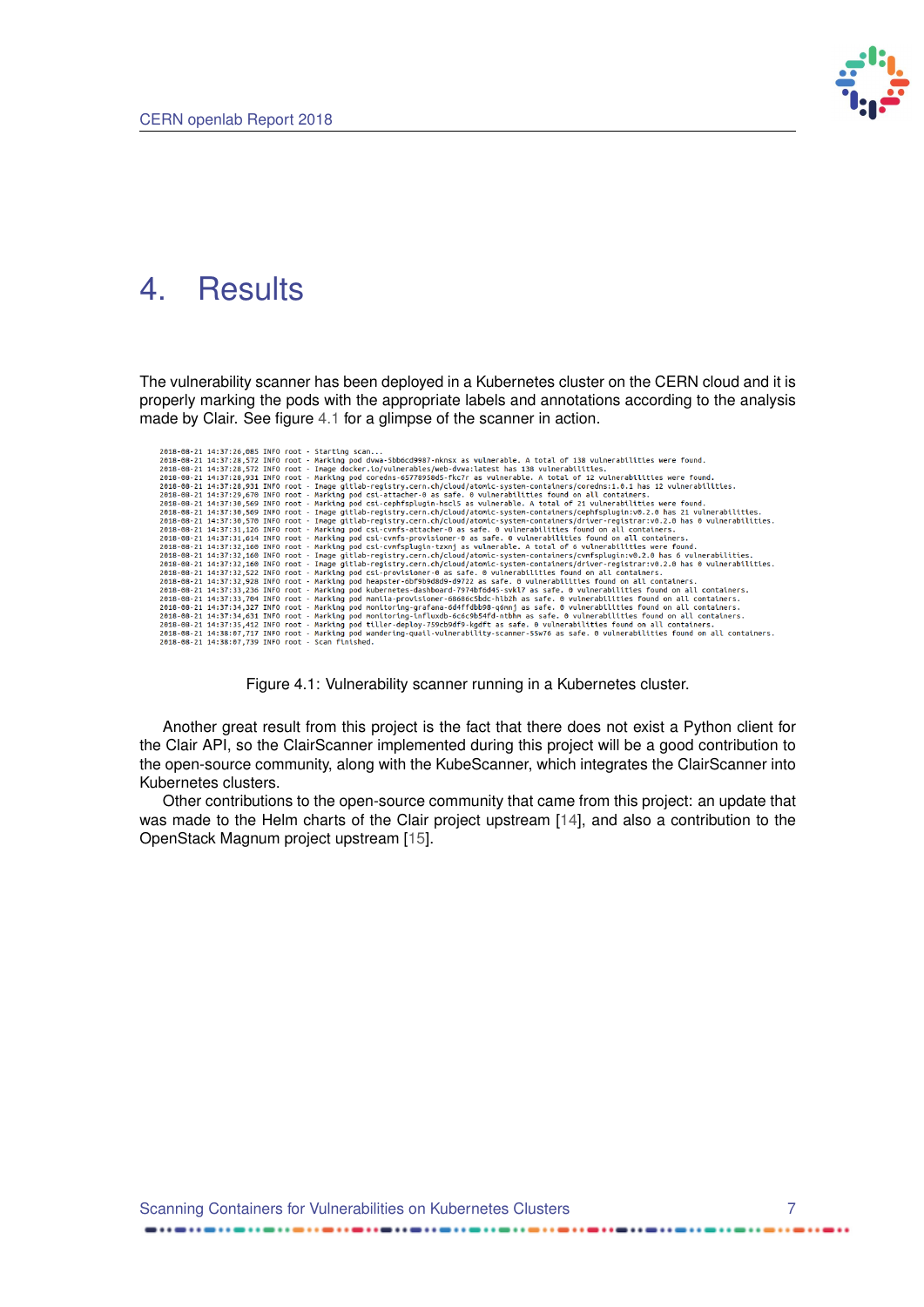

### <span id="page-11-0"></span>5. Conclusions & Future Work

This project was a success in achieving its goals. We now have a tool that we can deploy on Kubernetes clusters that will automatically scan the containers that are running there in order to search for vulnerabilities and report them back to the cluster owner.

There is still some work to be done on the vulnerability scanner. For example, it still needs to be integrated into the OpenStack Magnum project upstream, and also there are some features that could be added to it to make it more powerful, such as:

- A feature where the users can provide a blacklist containing vulnerabilities they wish to ignore. This can be useful for users that are aware of vulnerabilities found by Clair where the attack vectors are not relevant for their infrastructures.
- Some vulnerabilities detected by Clair already contain a fix available, so the idea is to have a kind of self-healing mechanism which would detect that a vulnerability that was found already has a fix and then would try to fix it automatically.

Finally, it is important to note that the Clair project is going through big changes at the moment and a new API will be available in the near future which will reduce the complexity of Clair clients significantly, so it is a good idea to reduce the complexity of the vulnerability scanner by making it compatible with future changes of Clair.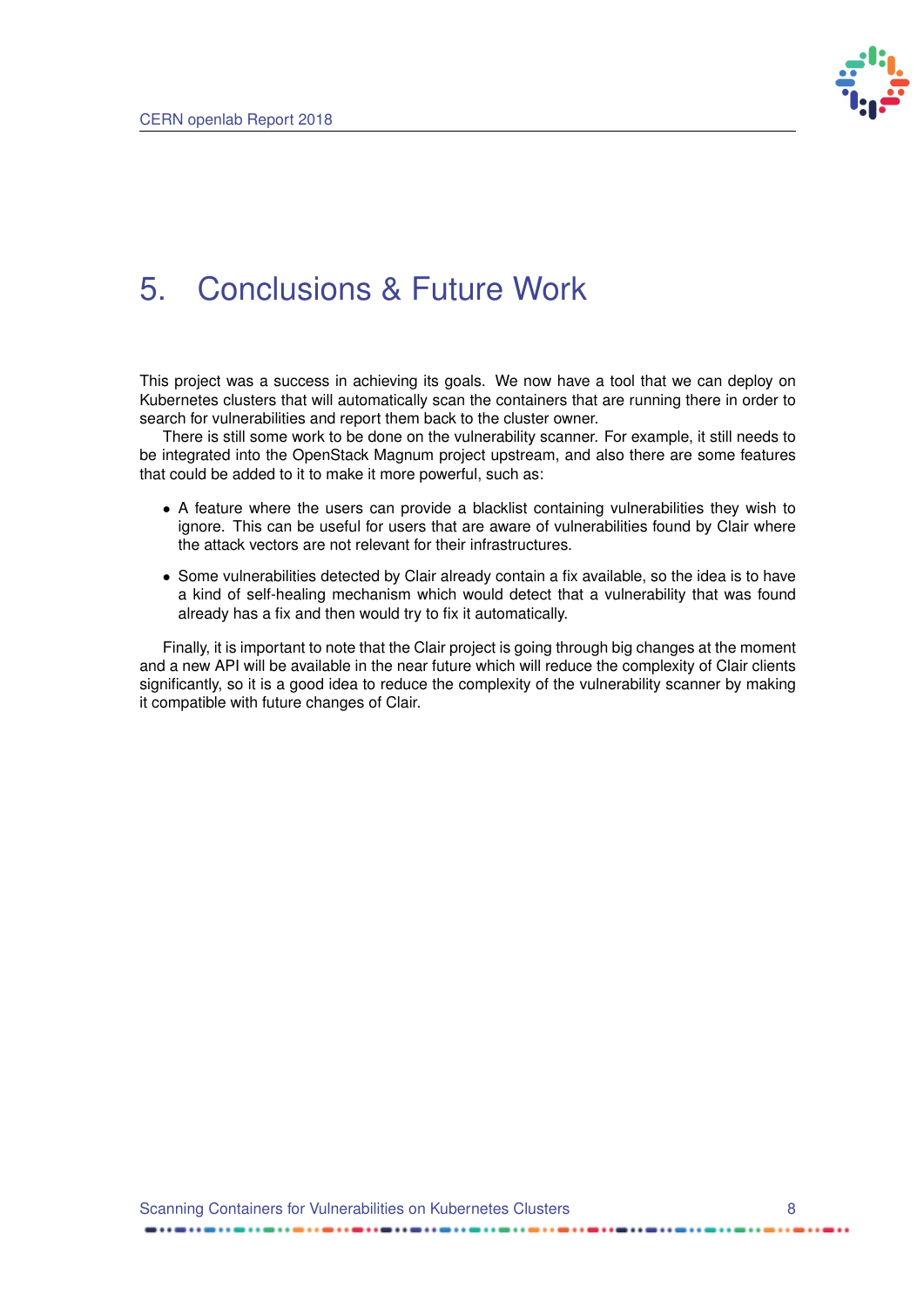

## <span id="page-12-1"></span><span id="page-12-0"></span>List of Figures

| 2.1 Difference between virtual machines and containers [7]. 2 |  |
|---------------------------------------------------------------|--|
|                                                               |  |
|                                                               |  |
|                                                               |  |
|                                                               |  |

 $\frac{1}{2}$ 

 $\cdots$